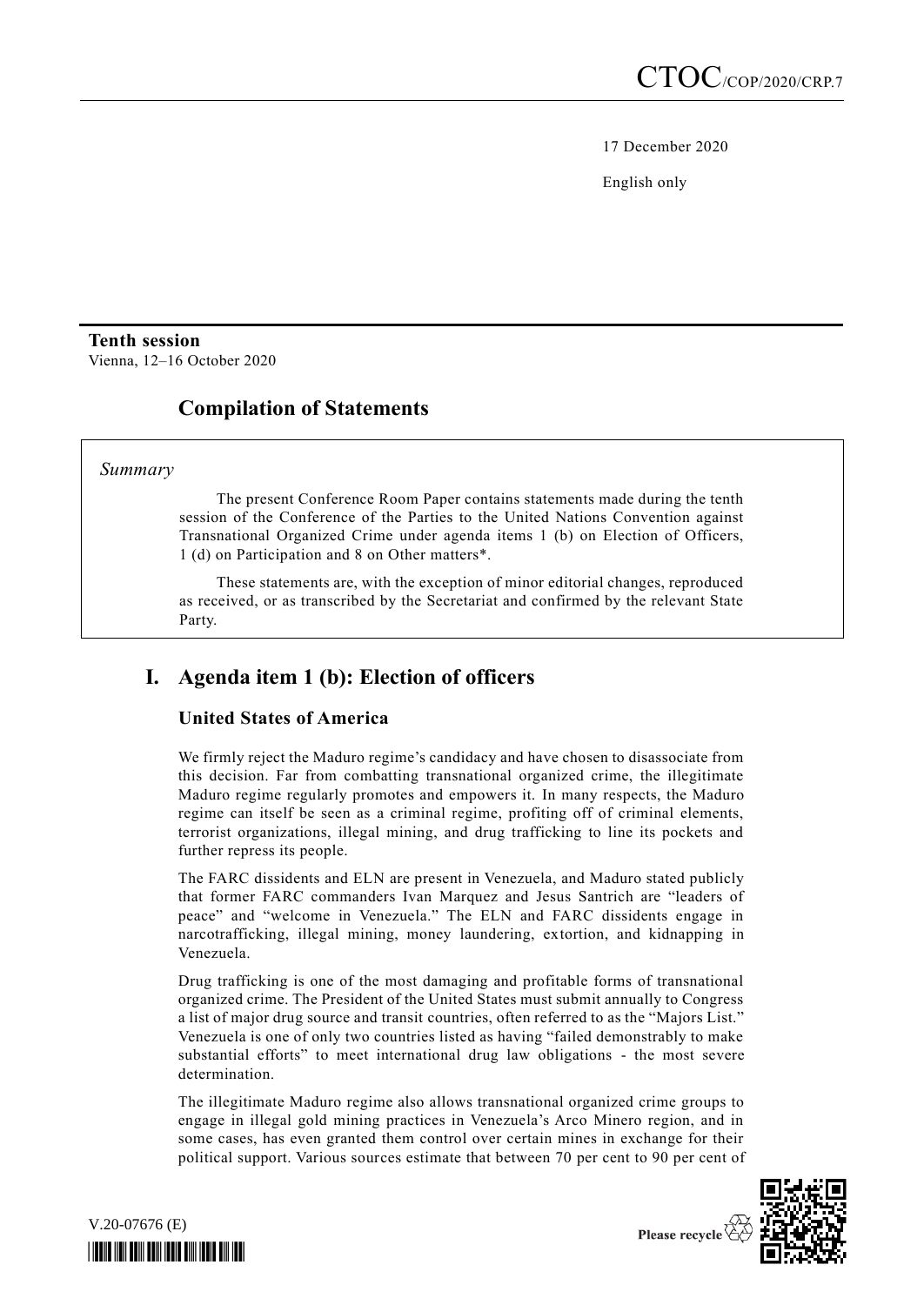the mined gold is smuggled out of the country illegally in operations often conducted in active cooperation with Maduro regime officials. In mining communities, traffickers exploit women and girls in sex trafficking; traffickers force children, an estimated 45 per cent of miners, to work under dangerous conditions, and expose them to dangerous levels of mercury.

There is no place for the Maduro regime in the United Nations Convention against Transnational Organized Crime, and its election today threatens to undermine all the good work this Convention has achieved.

#### **Bolivarian Republic of Venezuela**

Venezuela regrets the statement made by the distinguished delegate of the United States. I would like to remind that delegation and everyone else here, that the Bolivarian Republic of Venezuela has only one recognized representation before the United Nations and that is our delegation present in this room and connected to this room today and headed by the legitimate President of Venezuela – Nicolás Maduro.

We are surprised by the statement of the United States, which is not a member of the Latin American and Caribbean Group and our affairs are only of interest to us.

We have the right to sovereignty and equality, and we presented our candidacy in full respect of international law, the Charter of the United Nations and article 22 of the rules of this Conference.

With regard to the legitimacy of our government, I would like to remind you all that, based on the Constitution of the Bolivarian Republic of Venezuela, the President was elected by the people of Venezuela in open, direct and secret elections. The notion of democracy in our country is universal and implies the direct participation of the sovereign people in decision-making processes. This concept may be foreign to some countries, where the decision of the majority is not always respected, or countries that recognize pseudo-authorities who declare themselves as such in the middle of a public square, but this is a strange vision of democracy and we will not be making comments on the situation in other countries.

Contrary to the principles of international law and the Charter of the United Nations, some States, such as the United States, impose unilateral coercive measures and encourage criminal actions against sovereign and independent states. In the case of Venezuela, they have even trained, equipped and promoted the aggression of nonstate actors and criminal groups from neighbouring countries against our homeland, with the purpose of weakening the institutionality of the State for political and energetic reasons. With this, they intend an illegal change of regime affecting peace and the right to development of the population. Venezuela denounces those States that associate with criminal and terrorist groups to destabilize legitimate States that do not obey their alleged interfering orders.

### **II. Agenda item 1 (d): Participation**

#### **Turkey**

Mr. President, Ms. Executive Director, Excellencies, Distinguished Colleagues,

At the outset, I congratulate you, Mr. President, for your election to lead the Tenth session of the Conference of the Parties to the United Nations Convention Against Transnational Organized Crime and the new members of the Bureau.

Mr. President,

I have to make a brief statement on the participation of some NGOs to which State Parties object.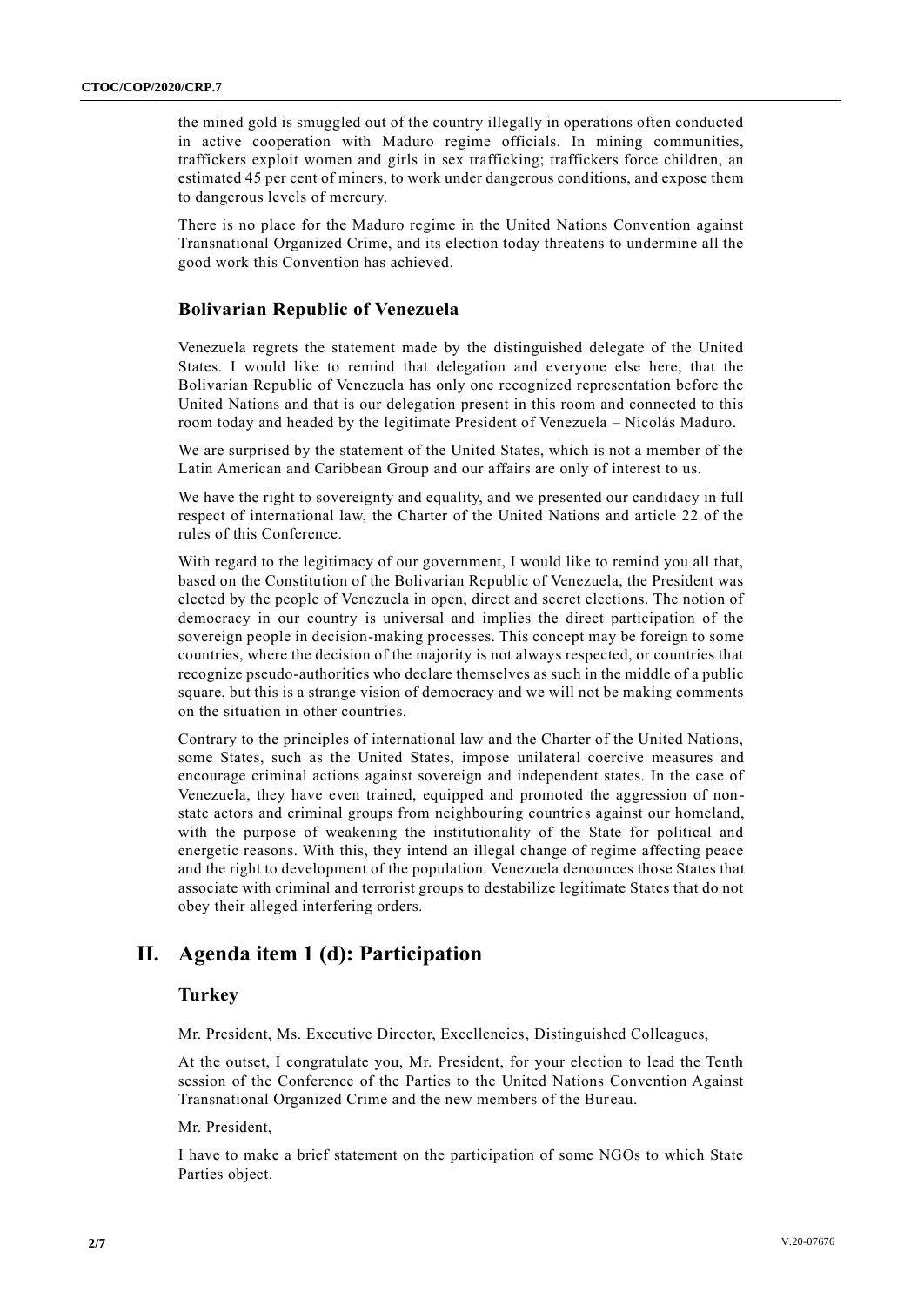We are all aware of the importance of international cooperation in the fight against transnational crime and we must take necessary measures for effective implementation of UNTOC and its Protocols.

Turkey is in close cooperation with civil society organizations in its fight against these crimes and also to help and protect the victims.

On the other hand, in such a platform where we promote the rule of law and our struggle against organized crime and terrorism, it is unacceptable to invite non governmental organizations which support criminal and terrorist organizations.

We expect the Conference to keep in mind that the UNTOC mechanism is an instrument between the States. It is not acceptable to consider participation of some organizations which do not contribute to the promotion of United Nations Principles. Such an approach will hamper our real goal of combatting organized crime. We have communicated to the Secretariat our objection to the participation of some NGOs.

Mr. President,

We are aware of the rules of procedure on this matter, which permit the participation of relevant NGOs in our fight against organized crime and terrorism. Any civil society organization supporting criminal groups or terrorist organizations cannot be regarded as relevant NGOs in this regard. Therefore, here we are addressing a matter of substance, not procedure.

In addition, according to rule 56, decisions of the conference should be taken by consensus. It is clear that there is no consensus on the participation of some NGOs objected by us.

Additionally, I want to emphasize once again that Turkey will not accept any reference to the participation of these organizations in the Conference report.

To be very frank, Mr. President, we hope all States Parties will understand our concerns and we will not arrive at a point where such matters cripple the international cooperation and harmony between the States.

### **Japan**

With regard to the participation of NGOs, Japan places importance in furthering the effective implementation of the United Nations Convention against Transnational Organized Crime. While it is the primary role of States Parties to effectively implement the United Nations Convention against Transnational Organized Crime, we are of the view that the contributions made by NGOs, especially those in consultative status with ECOSOC, will serve as useful input for all the States Parties.

### **Chile**

Chile would like to support what was said by the previous two delegations.<sup>1</sup> Without prejudice to the consideration the extended Bureau may make, it is very important for our country to guarantee the participation of civil society because of the support the y provide in combatting transnational organized crime, especially organizations with consultative status with ECOSOC.

### **Germany**

**\_\_\_\_\_\_\_\_\_\_\_\_\_\_\_\_\_\_**

On behalf of the German Federal Foreign Office and the Ambassador of the German Permanent Mission in Vienna, H.E. Mr. Küntzle, we would like to inform you about

<sup>&</sup>lt;sup>1</sup> The two previous speakers were Canada and Japan.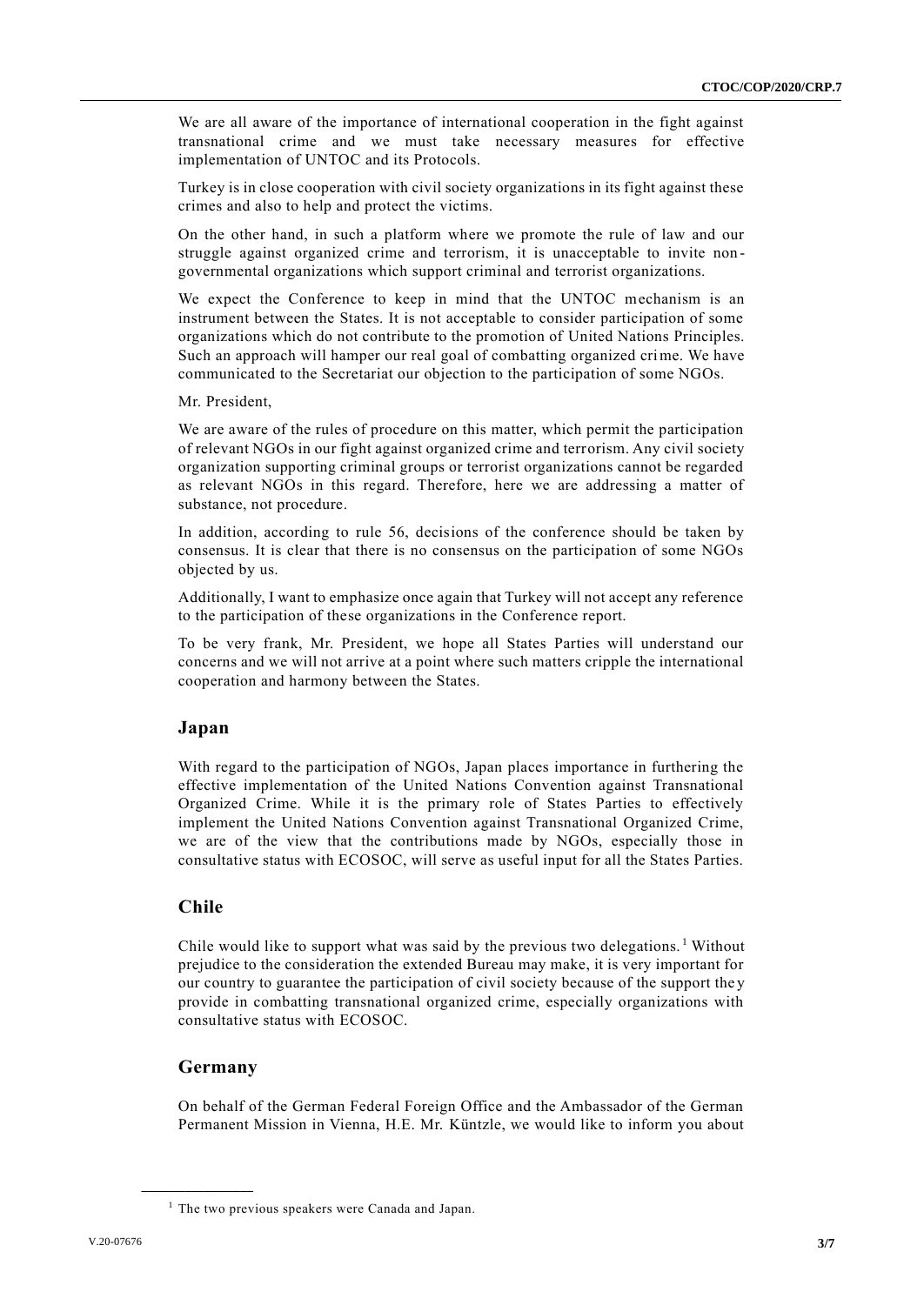the German support for the NGO "Article 19" to take part in this week's Conference of the Parties.

"Article 19" is a human rights organization with focus on promoting freedom of expression and access to information. This NGO was also an active part of the United Nations Convention against Corruption processes for over a decade and recently served as chair of the United Nations Convention against Corruption Civil Society Coalition.

"Article 19", based in the United Kingdom, possesses ECOSOC status and not only therefore should also be a legitimate participant of the Conference of the Parties.

#### **Norway**

The Norwegian delegation would also like to voice its support for the previous delegates that have stated the values of the participation of NGOs and civil society. We believe that it is both relevant and important to include them and we would like to see that they are granted participation in accordance with the rules of procedures.

### **United Kingdom**<sup>2</sup>

The United Kingdom is deeply concerned by the request of a Member State, via written procedure, to exclude "Article 19", a United Kingdom-based NGO with ECOSOC consultative status, from participation as an observer at the  $10<sup>th</sup>$  session of the Conference of the Parties to the United Nations Convention against Transnational Organized Crime. "Article 19", has been attending UNODC meetings for over 10 years and it partners with the United Kingdom government in our fight against transnational crime and corruption as well as doing key work to protect freedom of expression. As "Article 19" has consultative status with ECOSOC, we stress that it is procedurally correct that this NGO be allowed to participate at the 10th session of the Conference to the United Nations Convention against Transnational Organized Crime. We are grateful for your understanding on this important issue.

### **Turkey**

**\_\_\_\_\_\_\_\_\_\_\_\_\_\_\_\_\_\_**

We regret witnessing here today that, in such a platform where we promote the rule of law and our struggle against organized crime and terrorism, our real goal has been disregarded and international cooperation and harmony is being damaged between the States.

We expect that the relevant part of the report of that Conference will reflect clearly this position of my country.

For this time, we will not ask a voting on this subject. We will continue to follow this matter with partner States and the Secretariat. I will circulate my statements for inclusion in the report of the meeting.

### **III. Agenda item 8: Other matters**

### **United States of America**<sup>3</sup>

We firmly reject the Cuban regime's candidacy and have chosen to disassociate from this decision. Far from combating transnational organized crime, the Castro

<sup>&</sup>lt;sup>2</sup> Written statement submitted to the Secretariat post-session; it has been included in this conference room paper due to the fact that one of the non-governmental organizations that received an objection is based on the territory of this State Party.

 $3$  Written statement submitted to the Secretariat post-session, as announced under agenda item 8, during the Conference.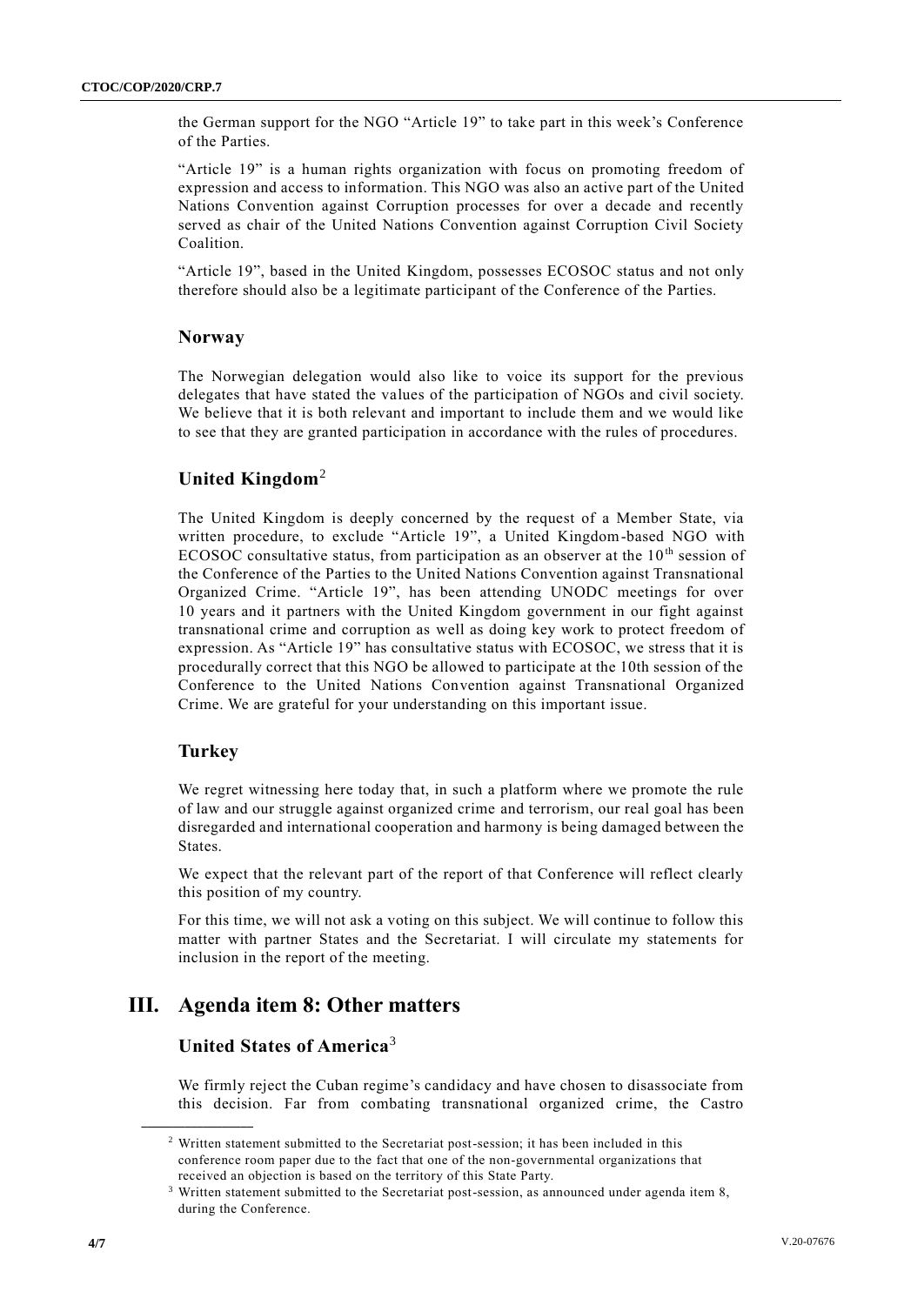dictatorship regularly promotes and empowers it while wreaking havoc on the Cu ban people, undermining the ability for democracy and basic human rights to thrive in Cuba and elsewhere in the region. The Castro regime not only conducts and facilitates atrocious crimes on the island by harbouring known terrorists and fugitives from the United States, but also bolsters and publicly supports other criminal regimes such as the illegitimate Maduro regime. For the first time since 2015, the Department of State designated Cuba as not fully cooperating on the United States' counterterrorism efforts in 2019.

The Cuban regime continuously and illicitly profits off the backs of the Cuban people by trafficking medical workers for revenue in a guise of humanitarian aid. Cuba continues to partner with known State sponsors of terrorism such as North Korea and Iran. Cuba also is listed as a major money laundering country, thus further promoting narcotics trafficking and undermining all the good work that the United Nations against Transnational Organized Crime has achieved.

In October 2019, Colombia filed extradition requests for ELN leaders Victor Orlando Cubides (aka "Pablo Tejada") and Israel Ramirez Pineda (aka "Pablo Beltran") with the Cuban government, which has pointedly not responded. Though Cuba's government denies allowing ELN members to plan terrorist attacks from its territory, fugitive ELN terrorists continue to live in Havana, shielded by the Cuban regime, while ELN members continue to attack, kidnap, and murder in Colombia.

Cuba is a key supporter of Maduro's narco-regime and is an active participant in enabling Maduro's illegitimate authority. Cuba also siphons and steals oil through illicit trade with Venezuela while creating dire food and oil shortages on the island.

In sum, the Cuban regime does not have a place in this Convention, and its inclusion on the Bureau of the Conference of the Parties only sets this body back and delays our ability to further achieve our goals.

### **Cuba**<sup>4</sup>

Cuba strongly rejects the accusations made by the United States delegation against Cuba in item 8 "Other matters" of the agenda of the  $10<sup>th</sup>$  session of the Conference of the Parties to the United Nations Convention against Transnational Organized Crime.

The immoral government of the United States has no authority to criticize Cuba. The government of the United States applies double standards and does not constitute an example for the international community.

The United States is a country where human rights are violated in a systematic and often massive and flagrant manner. It is part of only 30 per cent of international human rights instruments, does not recognize as such the right to life, the right to peace, the right to development, security, food, and does not recognize the rights of girls and boys. Instead, Cuba is part of 44 of the 61 international human rights instruments and reports their compliance to the United Nations. Cuba gives priority to the effective realization of the right to development, education and health, the fight against racism, racial discrimination, xenophobia and related forms of intolerance and in ensuring full respect for the principles of universality, indivisibility, objectivity, nonpoliticization, and non-selectivity in strengthening cooperation on human rights, an action that the United States government does not follow.

In the United States, corruption prevails in the political system and in the electoral model, against the postulates of Article 21 of the Universal Declaration of Human Rights, referring to the right to participate in the conduct of public affairs.

The United States government applies a policy of genocide that seeks to subdue the Cuban people through hunger and disease, through the application of an economic,

**\_\_\_\_\_\_\_\_\_\_\_\_\_\_\_\_\_\_**

<sup>4</sup> Written statement submitted to the Secretariat post-session; it has been included in this conference room paper under rule 46 of the rules of procedure of the Conference.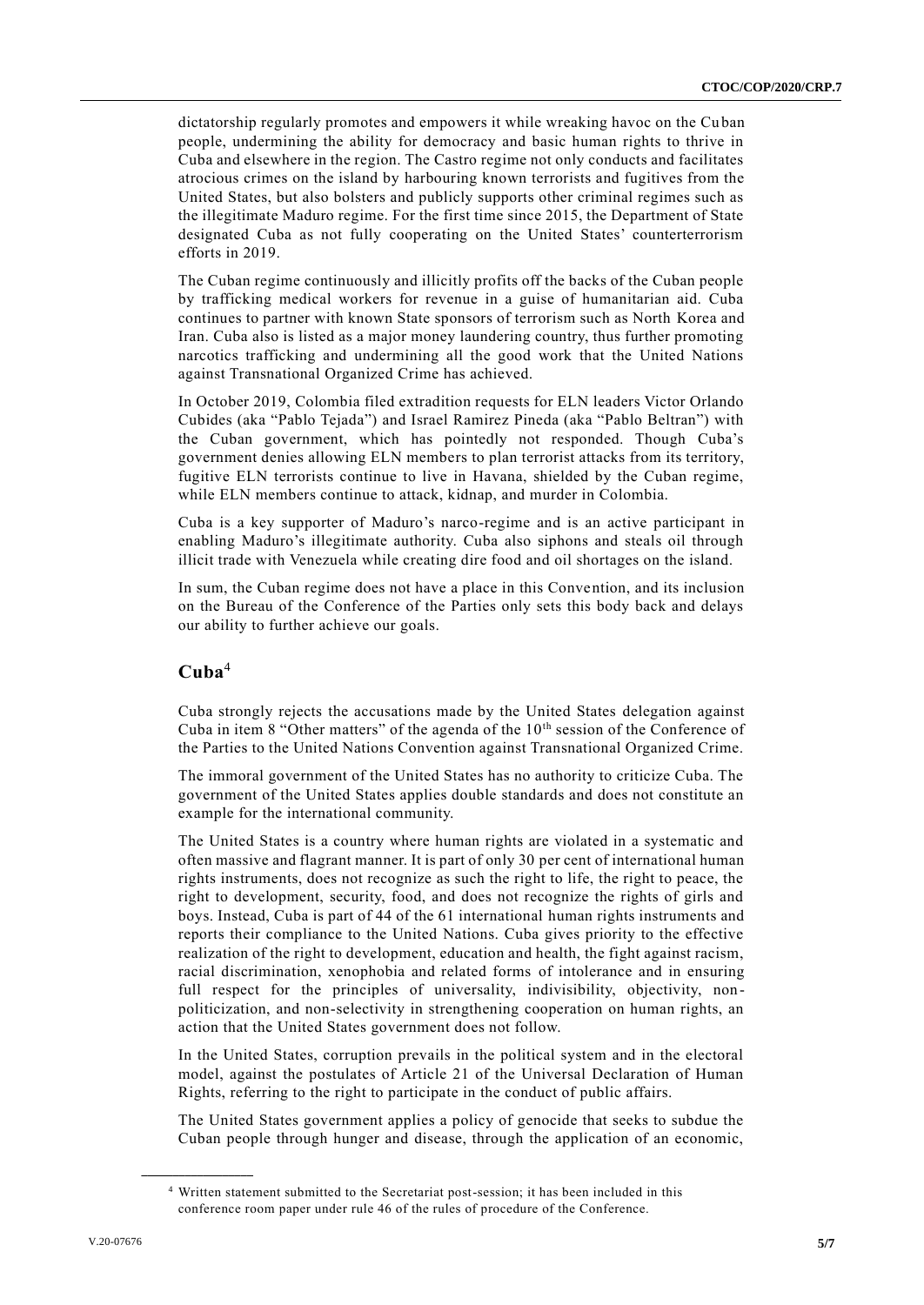commercial and financial blockade, which lasts for almost 60 years, which is unacceptable and in violation of International Law, of the Charter of the United Nations and International Trade Norms. This policy is rejected every year by the international community within the framework of the United Nations General Assembly.

In the last year, the government of President Donald Trump has started an escalation in its aggression against Cuba, with the application of unconventional measures, to prevent the supply of fuel to our country from various markets through sanctions and threats to ships, shipping companies and insurance companies. Its objective, in addition to affecting the economy, is to damage the standard of living of Cuban families.

Even under the conditions of the COVID-19 pandemic, the United States government has continued to strengthen that policy and has applied new measures against Cuba.

The government of the United States accuses Cuba of not cooperating against terrorism. This government lies and offends because it cannot answer truthfully without accusing itself. That government has been a co-sponsor and an accomplice of terrorist actions against Cuba for more than 60 years, which has been publicly criticized by the international community.

The State Department places Cuba on a spurious list of countries that do not cooperate in the fight against terrorism, but it did not prevent or condemn the terrorist attack against the Cuban Embassy in Washington, on April 30. Since then, the United States government has maintained a complicit silence, without condemning or even rejecting the act, and has refrained from taking actions against individuals and terrorist groups based on United States territory that incite violence against Cuba and its institutions. This list is unilateral and arbitrary, has no international foundation, authority or support, and only serves to defame and coerce countries that refuse to abide by the will of the United States government in its sovereign decisions.

Cuba has been the victim of numerous terrorist acts organized, financed and executed from the territory of the United States, by groups and individuals who have enjoyed tolerance and government protection there, a reality that is in the public domain. Cuba was also a victim, in the past, of state terrorism perpetrated directly by the government of the United States, which sometimes acted in collusion with organized crime in that country. 3.478 Cubans have died due to actions of this type and 2,099 suffer or have suffered some type of disability.

Cuba's commitment to vigorous action and condemnation of terrorism is enshrined in the Constitution. This commitment is absolute and categorical against any form and manifestation of terrorism, particularly, state terrorism, and this commitment is backed by the proper legislation.

As a country that has been a victim of terrorism, Cuba deplores any manifestation of manipulation and political opportunism in dealing with such a sensitive issue.

Cuba is a Member State of the United Nations, which enjoys international prestige. On October 13, 2020, Cuba was elected, for the fifth time, a member of the United Nations Human Rights Council by the secret vote of 170 United Nations member states, that represents 88% of them.

Cuba is also a State Party to the United Nations Convention against Transnational Organized Crime and has ratified its three Protocols.

Cuba maintains a zero-tolerance policy for any form of human trafficking, including in the field of work.

Since 2013, the country has issued annual reports on activities to prevent and confront this crime.

The country supports cooperation actions and timely exchange of information with international organizations, the International Criminal Police Organization (INTERPOL), the United Nations System and counterpart organizations from